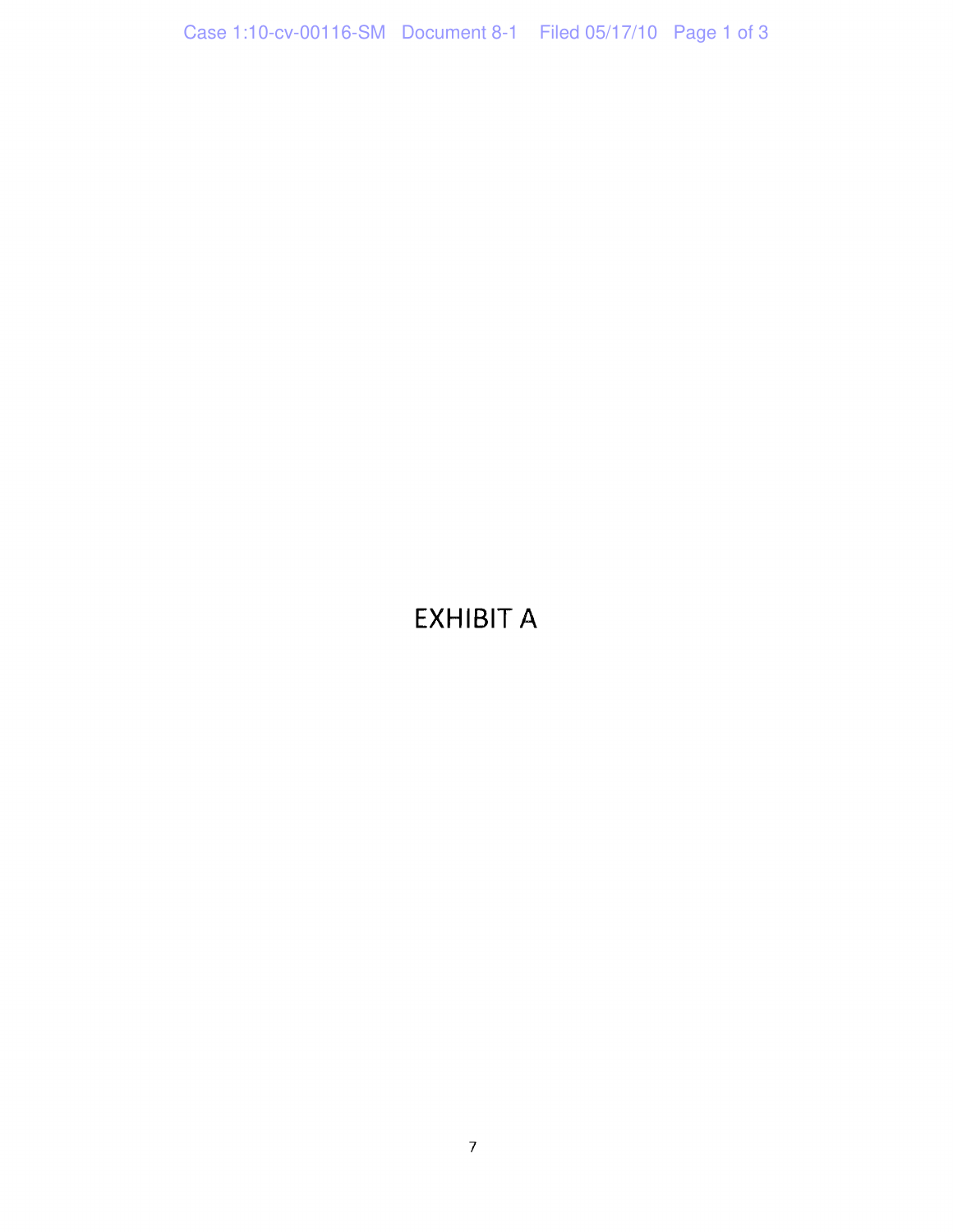## IN THE UNITED STATES DISTRICT COURT FOR THE DISTRICT OF NEW HAMPSHIRE

BATTLE FOAM, LLC, an Arizona company,

Plaintiff,

vs

CIVIL ACTION NO 1.10-CV-116

OUTRIDER HOBBIES, an Arizona company, and Bryan Wade, an Individual

**Defendants** 

## **DECLARATION OF BRYAN WADE IN RESPONSE TO PLAINTIFF'S OPPOSITION TO DEFENDANTS' MOTION TO DISMISS**

I, Bryan Wade, a sole proprietor, doing business as Outrider Hobbies, make the following declarations in support of the Defendants' Motion to Dismiss, or in the alternative, to transfer venue.

- 1) Bryan Wade is a sole proprietor, doing business as Outrider Hobbies. Outrider Hobbies in not, nor has it ever been, a Corporation as stated by the Plaintiff.
- 2) Outrider Hobbies has never conducted any business in the state of New Hampshire. No customers from New Hampshire have purchased any items from me or Outrider Hobbies. Upon examination of my records, neither I nor Outrider Hobbies have ever sent any promotional materials to any retail or wholesale customers in the state of New Hampshire. A search of my records indicates that I have only done business in Arizona, Pennsylvania, Texas, Illinois, Ohio, Alabama, Colorado, New York, and Michigan.
- 3) Neither I nor Outrider Hobbies have ever conducted any business with a "Jim Kavourias", the confused customer whose e-mail is attached to Plaintiff's Complaint as Exhibit E. Furthermore, there are no records in the Outrider Hobbies Online Store database indicating that Jim Kavourias ever purchased any products from Outrider Hobbies or contacted me or Outrider Hobbies.

Despite my attempts to contact Mr. Kavourias through the email provided, jkavourias@aol.com, I have never received a response from Mr. Kavourias or an e-mail indicating that my attempt to e-mail him was unsuccessful.

On April 11, 2010, while searching the internet in an attempt to locate Jim Kavourias by other means, I found the names "Jim Kavourias" and "Jim K." on the website for Diablo Bats, another business of Romeo Filip. Jim Kavourias was listed as someone that uses bats manufactured by Diablo Bats and Jim K. had provided a testimonial discussing his use of the bats. On April 12,